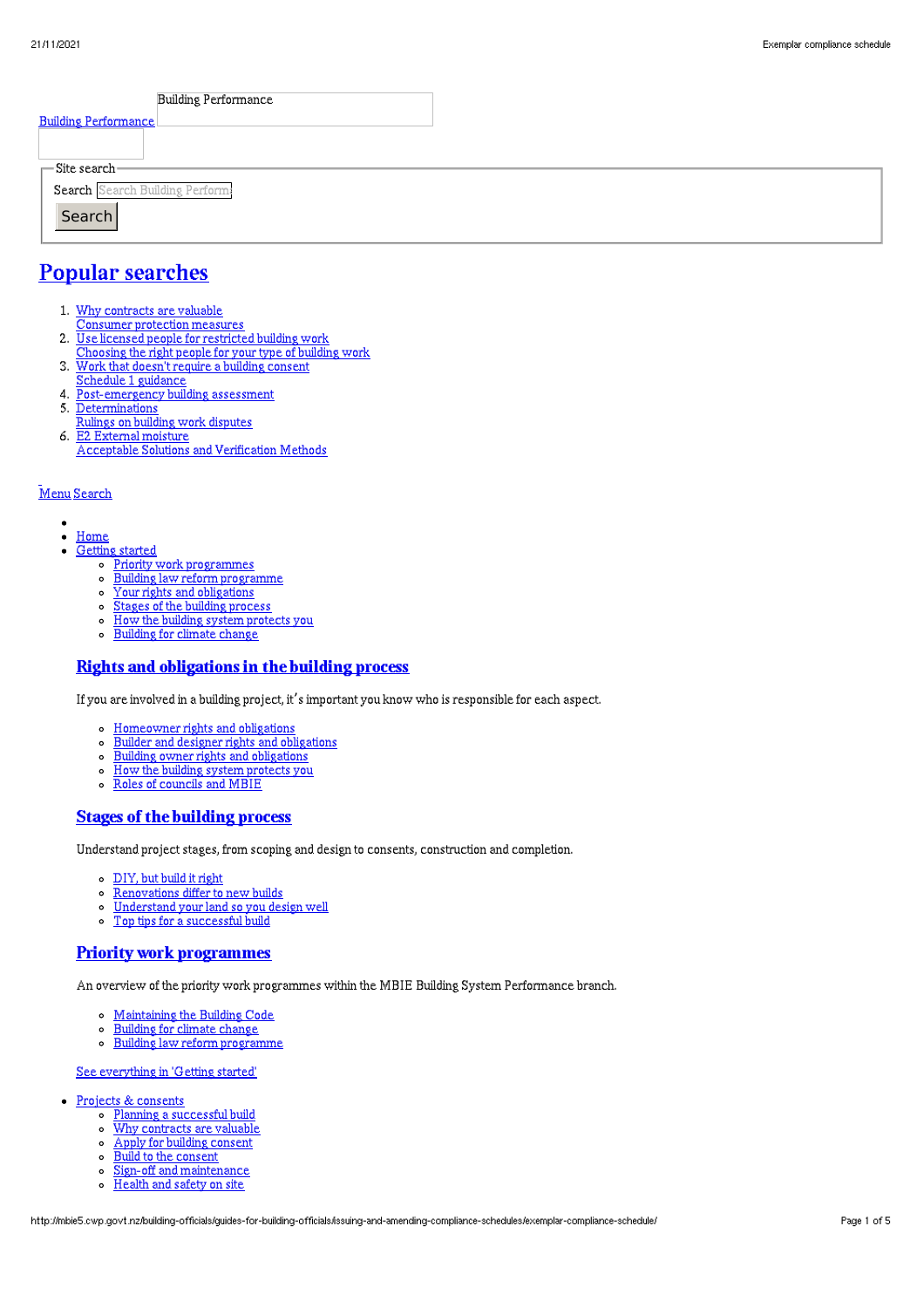### [Understanding](http://mbie5.cwp.govt.nz/projects-and-consents/apply-for-building-consent/building-consent-process/) the building consent process

For safe, healthy and durable buildings, all building work in New Zealand must meet certain standards. Find out how to build within the rules.

#### [Health](http://mbie5.cwp.govt.nz/projects-and-consents/health-and-safety-on-site/) and safety on site

Avoid accidents and make site safety a priority.

#### 1. Planning a successful build

- Check if you need [consents](http://mbie5.cwp.govt.nz/projects-and-consents/planning-a-successful-build/scope-and-design/check-if-you-need-consents/)
- [Choosing](http://mbie5.cwp.govt.nz/projects-and-consents/planning-a-successful-build/scope-and-design/choosing-the-right-people-for-your-type-of-building-work/) the right people for your type of building work
- Why [contracts](http://mbie5.cwp.govt.nz/projects-and-consents/why-contracts-are-valuable/) are valuable

#### 2. Getting a consent

- Apply for building [consent](http://mbie5.cwp.govt.nz/projects-and-consents/apply-for-building-consent/)
- How to support your building consent [application](http://mbie5.cwp.govt.nz/projects-and-consents/apply-for-building-consent/support-your-consent-application/)  $\sim$
- o [Understanding](http://mbie5.cwp.govt.nz/projects-and-consents/apply-for-building-consent/building-consent-process/) the building consent process

#### 3. Building to the consent

- Making [changes](http://mbie5.cwp.govt.nz/projects-and-consents/build-to-the-consent/making-changes-to-your-plans/) to your plans
- o Typical council [inspections](http://mbie5.cwp.govt.nz/projects-and-consents/build-to-the-consent/typical-council-inspections/) of a building project
- [Completing](http://mbie5.cwp.govt.nz/projects-and-consents/sign-off-and-maintenance/completing-your-project/) your project

### 4. Sign-off and maintenance

- Get the build [signed](http://mbie5.cwp.govt.nz/projects-and-consents/sign-off-and-maintenance/completing-your-project/get-the-build-signed-off/) off
- How to [identify](http://mbie5.cwp.govt.nz/projects-and-consents/sign-off-and-maintenance/completing-your-project/how-to-identify-defects/) defects
- o Protecting your [investment](http://mbie5.cwp.govt.nz/projects-and-consents/sign-off-and-maintenance/protecting-your-investment/)

#### See [everything](http://mbie5.cwp.govt.nz/projects-and-consents/) in 'Projects & consents'

- · Building Code [compliance](http://mbie5.cwp.govt.nz/building-code-compliance/)
	- A General [provisions](http://mbie5.cwp.govt.nz/building-code-compliance/a-general-provisions/)
	- o B [Stability](http://mbie5.cwp.govt.nz/building-code-compliance/b-stability/)
	- $\circ$   $\overline{C}$  [Protection](http://mbie5.cwp.govt.nz/building-code-compliance/c-protection-from-fire/) from fire
	- $\circ$   $\overline{D}$  [Access](http://mbie5.cwp.govt.nz/building-code-compliance/d-access/)
	- o **E** [Moisture](http://mbie5.cwp.govt.nz/building-code-compliance/e-moisture/)
	- F [Safety](http://mbie5.cwp.govt.nz/building-code-compliance/f-safety-of-users/) of users G [Services](http://mbie5.cwp.govt.nz/building-code-compliance/g-services-and-facilities/) and facilities
	- o H Energy [efficiency](http://mbie5.cwp.govt.nz/building-code-compliance/h-energy-efficiency/)
	- Specific [buildings](http://mbie5.cwp.govt.nz/building-code-compliance/specific-buildings/)
	- o [Canterbury](http://mbie5.cwp.govt.nz/building-code-compliance/canterbury-rebuild/) rebuild
	- Product assurance & [MultiProof](http://mbie5.cwp.govt.nz/building-code-compliance/product-assurance-and-multiproof/)  $\circ$
	- [Warnings](http://mbie5.cwp.govt.nz/building-code-compliance/warnings-and-bans-on-building-products/) and bans on building products
	- o Building Code and [handbooks](http://mbie5.cwp.govt.nz/building-code-compliance/building-code-and-handbooks/)
	- o How the [Building](http://mbie5.cwp.govt.nz/building-code-compliance/how-the-building-code-works/) Code works
	- **[Geotechnical](http://mbie5.cwp.govt.nz/building-code-compliance/geotechnical-education/) education**
	- Building [Performance](http://mbie5.cwp.govt.nz/building-code-compliance/building-performance-resource-centre/) Resource Centre
	-
	- o Introduction to [medium-density](http://mbie5.cwp.govt.nz/building-code-compliance/introduction-to-medium-density-housing/) housing
	- [Maintaining](http://mbie5.cwp.govt.nz/building-code-compliance/annual-building-code-updates/) the Building Code
	- [Digitising](http://mbie5.cwp.govt.nz/building-code-compliance/digitising-the-building-code/) the Building Code

#### In this section

- o How the [Building](http://mbie5.cwp.govt.nz/building-code-compliance/how-the-building-code-works/) Code works
- [Maintaining](http://mbie5.cwp.govt.nz/building-code-compliance/annual-building-code-updates/) the Building Code  $\circ$
- $\circ$ [Different](http://mbie5.cwp.govt.nz/building-code-compliance/how-the-building-code-works/different-ways-to-comply/) ways to comply with the Building Code
- Specific [buildings](http://mbie5.cwp.govt.nz/building-code-compliance/specific-buildings/)  $\circ$
- Product assurance & [MultiProof](http://mbie5.cwp.govt.nz/building-code-compliance/product-assurance-and-multiproof/)
- $\circ$ Introduction to [medium-density](http://mbie5.cwp.govt.nz/building-code-compliance/introduction-to-medium-density-housing/) housing
- Building [Performance](http://mbie5.cwp.govt.nz/building-code-compliance/building-performance-resource-centre/) Resource Centre  $\circ$

# Find Acceptable Solutions, Verification Methods, updates and technical guidance by Building Code clause.

- a
- General provisions  $\circ$ b
- **Stability**
- $\circ$ c
- Protection from fire
- $\circ$ d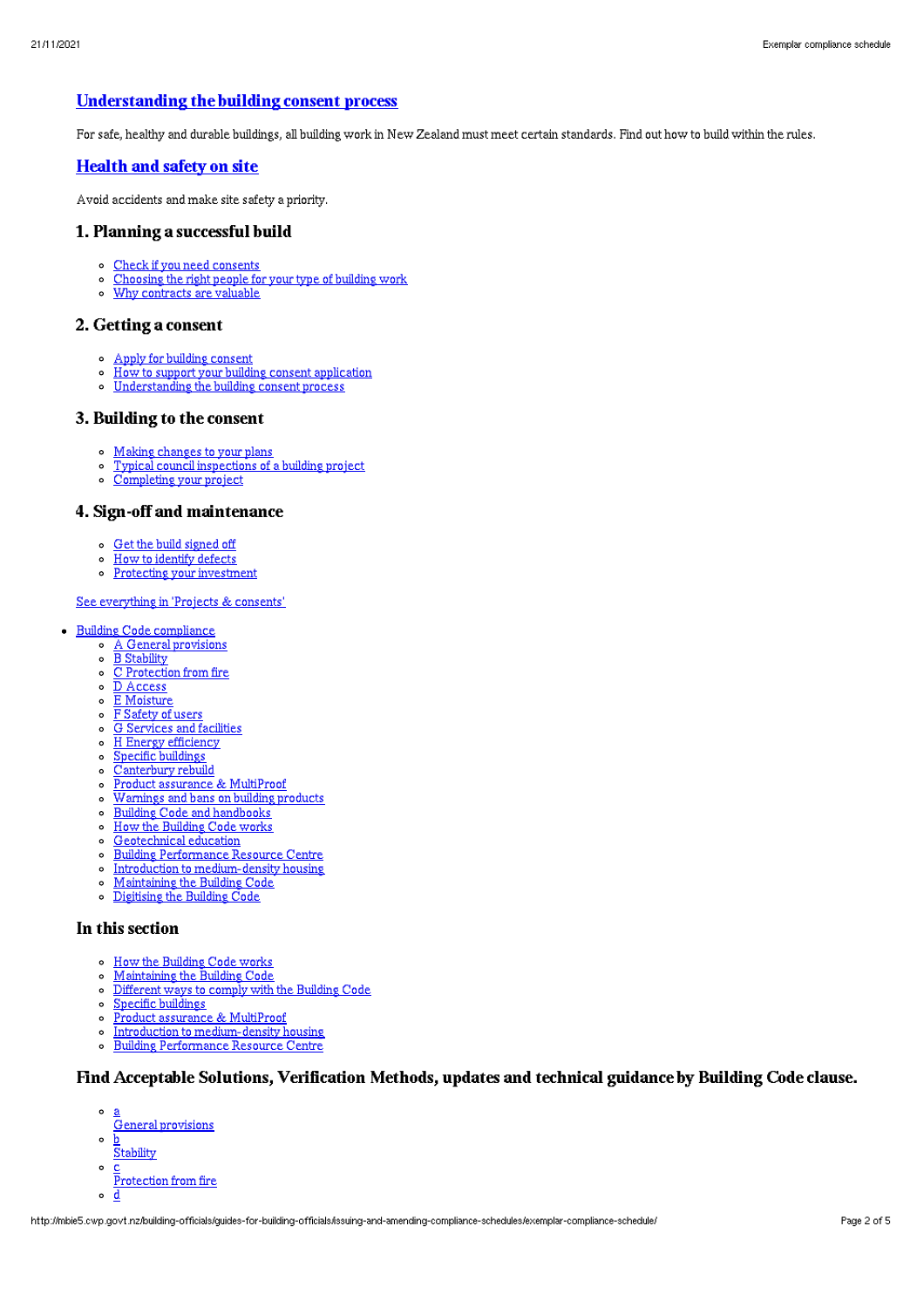- Access
- $\circ$ <u>e</u><br>Moisture
- $\sim$ f
- Safety of users  $\circ$ g
- Services and facilities
- $\circ$ h **Energy efficiency**

#### See everything in 'Building Code [compliance](http://mbie5.cwp.govt.nz/building-code-compliance/)'

#### [Managing](http://mbie5.cwp.govt.nz/managing-buildings/) buildings

- [Managing](http://mbie5.cwp.govt.nz/managing-buildings/managing-your-bwof/) your BWoF
	- General information on building safety in [earthquakes](http://mbie5.cwp.govt.nz/managing-buildings/building-safety-in-earthquakes/)
	- Securing [unreinforced](http://mbie5.cwp.govt.nz/managing-buildings/unreinforced-masonry/) masonry building parapets and facades
	- Managing [earthquake-prone](http://mbie5.cwp.govt.nz/managing-buildings/managing-earthquake-prone-buildings/) buildings
	- Managing buildings in an [emergency](http://mbie5.cwp.govt.nz/managing-buildings/managing-buildings-in-an-emergency/)  $\circ$
	- Change of use and [alterations](http://mbie5.cwp.govt.nz/managing-buildings/change-of-use-and-alterations/)

#### About managing buildings

- [Managing](http://mbie5.cwp.govt.nz/managing-buildings/managing-your-bwof/) your BWoF (for buildings with specified systems)
- General information on building safety in [earthquakes](http://mbie5.cwp.govt.nz/managing-buildings/building-safety-in-earthquakes/)  $\circ$
- Managing [earthquake-prone](http://mbie5.cwp.govt.nz/managing-buildings/managing-earthquake-prone-buildings/) buildings
- Securing [unreinforced](http://mbie5.cwp.govt.nz/managing-buildings/unreinforced-masonry/) masonry building parapets and facades  $\circ$
- Change of use, [alterations](http://mbie5.cwp.govt.nz/managing-buildings/change-of-use-and-alterations/) and extension of life
- Managing buildings in an [emergency](http://mbie5.cwp.govt.nz/managing-buildings/managing-buildings-in-an-emergency/)  $\sim$

#### Specified systems and compliance schedules

If you own a building that contains a specified system such as a cable car, you must ensure they are effectively operated for the life of the building and in keeping with the council-issued compliance schedule.

- o Inspections and [maintenance](http://mbie5.cwp.govt.nz/managing-buildings/managing-your-bwof/inspections-and-maintenance/) of specified systems as a building owner
- Fines and penalties for offences relating to [compliance](http://mbie5.cwp.govt.nz/managing-buildings/managing-your-bwof/fines-and-penalties/) schedules  $\circ$
- [Compliance](http://mbie5.cwp.govt.nz/projects-and-consents/sign-off-and-maintenance/completing-your-project/compliance-schedules/) schedules  $\Omega$

See [everything](http://mbie5.cwp.govt.nz/managing-buildings/) in 'Managing buildings'

- [Resolving](http://mbie5.cwp.govt.nz/resolving-problems/) problems
	- o [Resolution](http://mbie5.cwp.govt.nz/resolving-problems/resolution-options/) options
	- $\circ$ [Building](http://mbie5.cwp.govt.nz/resolving-problems/building-consent-and-sign-off/) consent and sign-off
	- [Contracts](http://mbie5.cwp.govt.nz/resolving-problems/contracts/)
	- $\circ$  [Builds](http://mbie5.cwp.govt.nz/resolving-problems/builds/)
	- $\circ$ [Designs](http://mbie5.cwp.govt.nz/resolving-problems/designs/)
	- **[Councils](http://mbie5.cwp.govt.nz/resolving-problems/councils/)**  $\circ$
	- $\circ$ **[Clients](http://mbie5.cwp.govt.nz/resolving-problems/clients/)**

### [Resolving](http://mbie5.cwp.govt.nz/resolving-problems/) problems

- [Resolution](http://mbie5.cwp.govt.nz/resolving-problems/resolution-options/) options
- [Building](http://mbie5.cwp.govt.nz/resolving-problems/building-consent-and-sign-off/) consent and sign-off
- [Contracts](http://mbie5.cwp.govt.nz/resolving-problems/contracts/)
- $\circ$ **[Builds](http://mbie5.cwp.govt.nz/resolving-problems/builds/)**
- o [Designs](http://mbie5.cwp.govt.nz/resolving-problems/designs/)
- [Councils](http://mbie5.cwp.govt.nz/resolving-problems/councils/)
- **[Clients](http://mbie5.cwp.govt.nz/resolving-problems/clients/)**  $\circ$

#### **[Determinations](http://mbie5.cwp.govt.nz/resolving-problems/resolution-options/determinations/)**

A determination is a binding decision made by MBIE providing a way of solving disputes or questions about the rules that apply to buildings, how buildings are used, building accessibility, and health and safety.

- Understanding [determinations](http://mbie5.cwp.govt.nz/resolving-problems/resolution-options/determinations/)
- Applying for a [determination](http://mbie5.cwp.govt.nz/resolving-problems/resolution-options/determinations/applying-for-a-determination/)  $\circ$
- Steps in the [determination](http://mbie5.cwp.govt.nz/resolving-problems/resolution-options/determinations/steps-in-the-determination-process/) process  $\circ$
- Previous [determinations](http://mbie5.cwp.govt.nz/resolving-problems/resolution-options/determinations/determinations-issued/)  $\circ$

# [Weathertight](http://mbie5.cwp.govt.nz/resolving-problems/resolution-options/weathertight-services/) Services

- Signs of a leaky [home](http://mbie5.cwp.govt.nz/resolving-problems/resolution-options/weathertight-services/signs-of-a-leaky-home/)  $\circ$
- How to make a [Weathertight](http://mbie5.cwp.govt.nz/resolving-problems/resolution-options/weathertight-services/make-a-weathertight-home-claim/) Claim  $\circ$
- Resolving a [Weathertight](http://mbie5.cwp.govt.nz/resolving-problems/resolution-options/weathertight-services/resolving-a-claim/) Claim  $\circ$

#### See [everything](http://mbie5.cwp.govt.nz/resolving-problems/) in 'Resolving problems'

http://mbie5.cwp.govt.nz/building-officials/guides-for-building-officials/issuing-and-amending-compliance-schedules/exemplar-compliance-schedule/ Page 3 of 5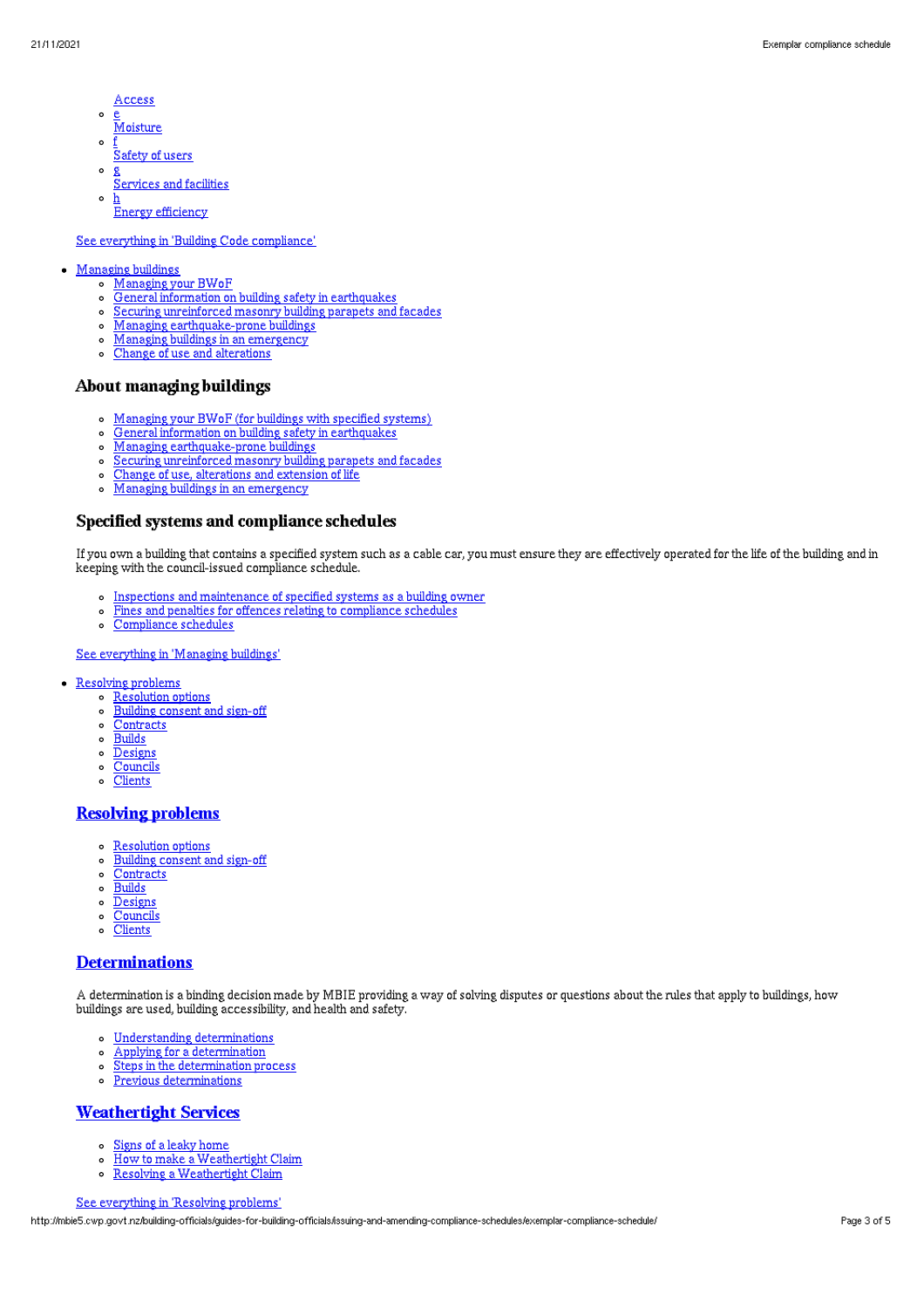- $\bullet$ [Home](http://mbie5.cwp.govt.nz/)
- [Building](http://mbie5.cwp.govt.nz/building-officials/) officials  $\bullet$
- Guides for [building](http://mbie5.cwp.govt.nz/building-officials/guides-for-building-officials/) officials  $\bullet$
- Issuing and amending [compliance](http://mbie5.cwp.govt.nz/building-officials/guides-for-building-officials/issuing-and-amending-compliance-schedules/) schedules  $\bullet$
- $\bullet$ Exemplar compliance schedule

# Exemplar compliance schedule

- [Print](http://mbie5.cwp.govt.nz/#)  $\ddot{\phantom{0}}$ 
	- [Share](http://mbie5.cwp.govt.nz/#)<br>o
	- $\circ$
	- $\circ$  $\sim$
- [Save](http://mbie5.cwp.govt.nz/building-officials/guides-for-building-officials/issuing-and-amending-compliance-schedules/exemplar-compliance-schedule/downloadpdf)

# Exemplar compliance [schedule\[PDF](http://mbie5.cwp.govt.nz/assets/Uploads/building-officials/guides/exemplar-compliance-schedule.pdf) 6.4 MB]

- [Print](http://mbie5.cwp.govt.nz/#)
	- [Share](http://mbie5.cwp.govt.nz/#)<br>。
	- $\circ$
	- $\circ$
	- $\sim$
- [Save](http://mbie5.cwp.govt.nz/building-officials/guides-for-building-officials/issuing-and-amending-compliance-schedules/exemplar-compliance-schedule/downloadpdf)

# About this document

- Published on 21 December 2021
- Of interest to Independently qualified person, Building owners, Building Officials Institute of New Zealand, Facilities, Designers, Architects
- ISBN: 978-1-99-102217-2 (Online)
- 1st edition

#### Introduction

This 'best-practice' document has been published to demonstrate the content required in a compliance schedule to satisfy s103 of the Building Act 2004.

#### **Contents**

This guidance document has been developed in collaboration with the Association of Building Compliance in the hope that councils will make a conscious effort to raise the quality and specificity of their compliance schedules.

Although there is no prescribed form for a compliance schedule, this document provides a template that councils could use which will satisfy the current legislation, if completed appropriately with building-specific information about all the installed specified systems.

[Print](http://mbie5.cwp.govt.nz/#)

# Navigation

- [Getting](http://mbie5.cwp.govt.nz/getting-started/) started  $\bullet$
- Projects & [consents](http://mbie5.cwp.govt.nz/projects-and-consents/)  $\bullet$
- Building Code [compliance](http://mbie5.cwp.govt.nz/building-code-compliance/)  $\bullet$
- [Managing](http://mbie5.cwp.govt.nz/managing-buildings/) buildings
- [Resolving](http://mbie5.cwp.govt.nz/resolving-problems/) problems  $\bullet$

# What are you looking for?

### General

- About Building [Performance](http://mbie5.cwp.govt.nz/about-building-performance/)  $\bullet$
- [Canterbury](http://mbie5.cwp.govt.nz/building-code-compliance/canterbury-rebuild/) rebuild  $\bullet$ Practice [Advisories](http://mbie5.cwp.govt.nz/search/?keyword=practice+advisory&search=)  $\bullet$
- Building [CodeHub](https://codehub.building.govt.nz)  $\bullet$

### Building Officials

http://mbie5.cwp.govt.nz/building-officials/guides-for-building-officials/issuing-and-amending-compliance-schedules/exemplar-compliance-schedule/ Page 4 of 5